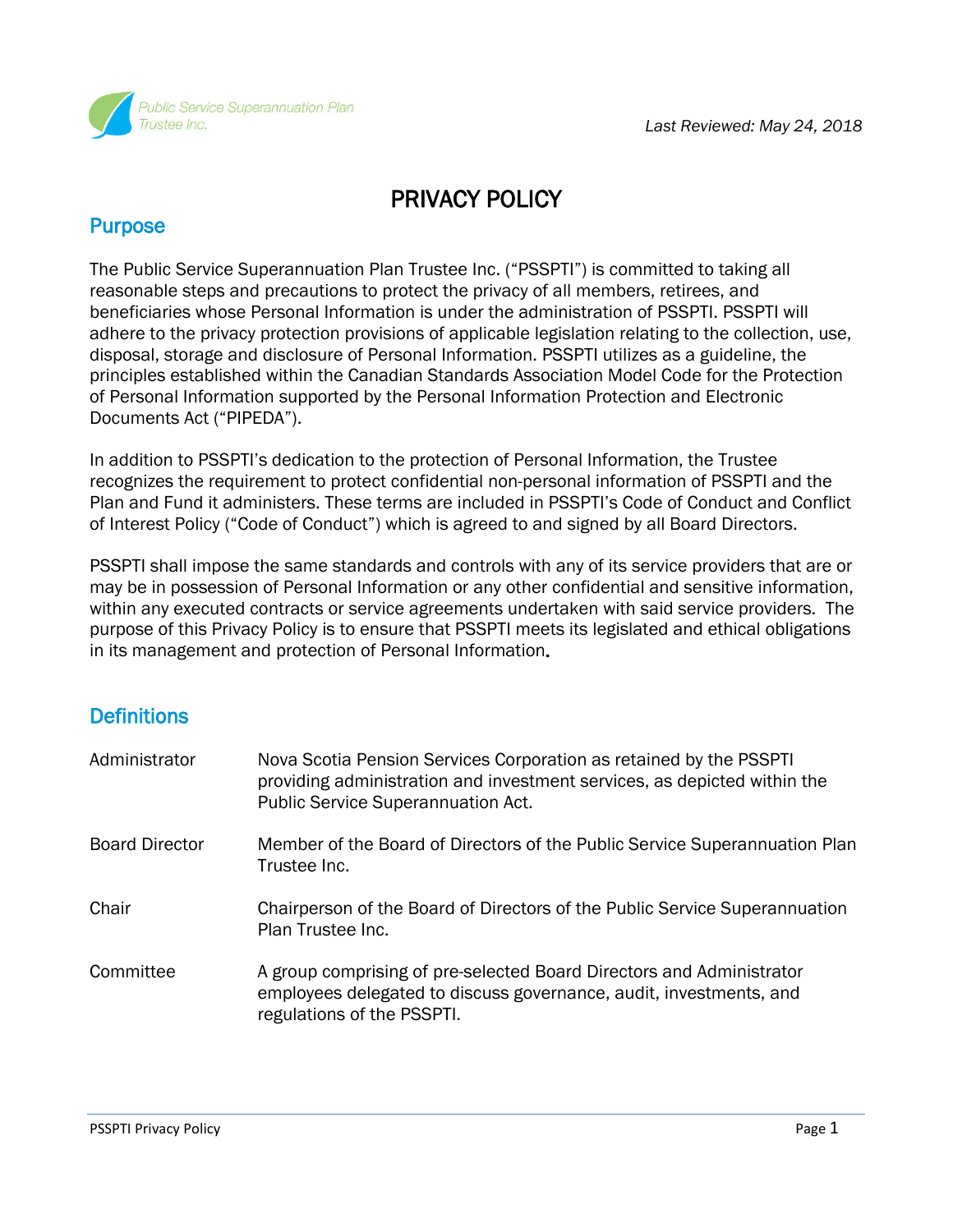- External Parties Includes any individual(s) and/or corporation(s) or other entities that are not a member, pensioner, beneficiary, or employer of current or previous members, of the Public Service Superannuation Plan nor any Third Parties currently contracted with PSSPTI.
- Fund Public Service Superannuation Fund
- Personal **Includes information about an identifiable individual, for example, date of** Information birth, Social Insurance Number, income, home address, marital status, contributions, salary, eligible pensionable service, and medical information, but does not include (i) the position name or title, business address, business telephone number, or business e-mail address of a member, pensioner, or beneficiary of the Plan when such business contact information is used for the purpose of communicating or facilitating communication with a member, pensioner, or beneficiary in relation to their employment; (ii) information that is publicly accessible.
- Plan Public Service Superannuation Plan Third Parties Includes any individual(s) and/or corporation(s) currently contracted under a service agreement with PSSPTI. Trustee Public Service Superannuation Plan Trustee Inc. Vice-Chair One of two individuals recognized as Vice-Chairpersons of the Board of Directors of the Public Service Superannuation Plan Trustee Inc.

# Application

This Privacy Policy applies to:

- o all Board Directors and Committee members of PSSPTI
- o all Personal Information under the administration of PSSPTI

# **Principles**

- 1. Accountability
	- PSSPTI shall be accountable for all information under the administration of PSSPTI, including information disclosed to Third Parties for processing.
	- The Chair is accountable for the PSSPTI's compliance with this Privacy Policy.
	- External Parties requesting non-public Plan or Fund information will be directed to the Chief Executive Officer and President of the Administrator who will evaluate the request, respond directly, or consult with the Chair, or the Vice-Chairs, acting jointly in the Chair's absence, on an appropriate response.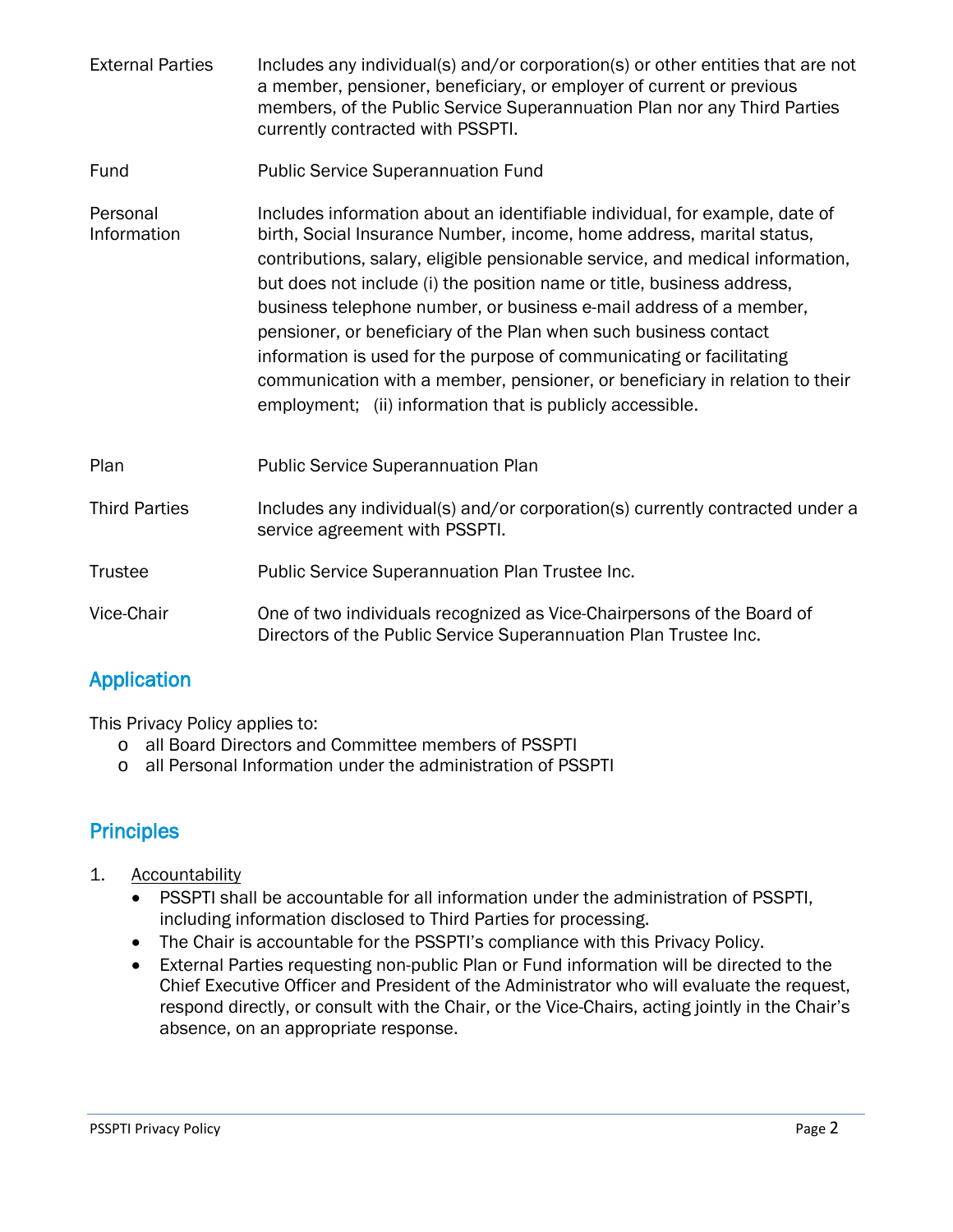- 2. Identifying Purposes of Collection
	- PSSPTI and/or the Administrator shall identify, where reasonable, the purpose for which Personal Information is collected at or before the time the information is collected.
	- The purposes for which PSSPTI and the Administrator collect Personal Information shall be those that would be considered reasonable given the responsibilities of PSSPTI and the Administrator. Such purposes include, but are not limited to, the administration of the Plan, Fund, pension and benefits of members, pensioners, and their beneficiaries, and communication of information to said parties.
- 3. Obtaining Consent
	- PSSPTI and/or the Administrator will obtain consent of the respective member, pensioner, or beneficiary as required or permitted by law for the collection, use, or disclosure of Personal Information, except where consent is not possible and the collection, use, or disclosure is in the best interests of the individual (eg. individual is seriously ill or incapacitated), prohibited by law or as set out in *5 - Limiting Use, Disclosure, and Retention*, below.
	- The form of the consent requested may vary depending on the circumstances and the type of Personal Information.
	- A member, pensioner, or beneficiary's consent is implied in situations where reasonable expectations are applicable such as enrolment in the Plan.
- 4. Limiting Collection
	- The collection of Personal Information shall be limited to that which is necessary for the purposes identified by PSSPTI and/or the Administrator.
	- Information shall be collected by fair and lawful means.
- 5. Limiting Use, Disclosure, and Retention
	- Personal Information shall not be used or disclosed (electronically, verbally, etc.) for purposes other than those for which it was collected, except when:
		- o the consent of the same member, pensioner, or beneficiary is received;
		- o required or permitted by law;
		- o required by a government institution or the member, pensioner, or beneficiary's next of kin or authorized representative if there are reasonable grounds to believe that the member, pensioner, or beneficiary is suspected of, has been the victim of, or is suspected of having been the victim of financial abuse or fraud and where it is reasonable to expect that obtaining the consent from the member, pensioner, or beneficiary for the disclosure would compromise the ability to investigate the abuse or fraud;
		- o required by currently contracted service providers in connection with services being provided to PSSPTI while acting under a duty of confidentiality (e.g. Administrator, auditors); or
		- o requested by the same member or pensioner's current and/or previous employer and under the following circumstances:
			- The employer would reasonably have or have had such information on-file for the member as part of the employer/employee relationship;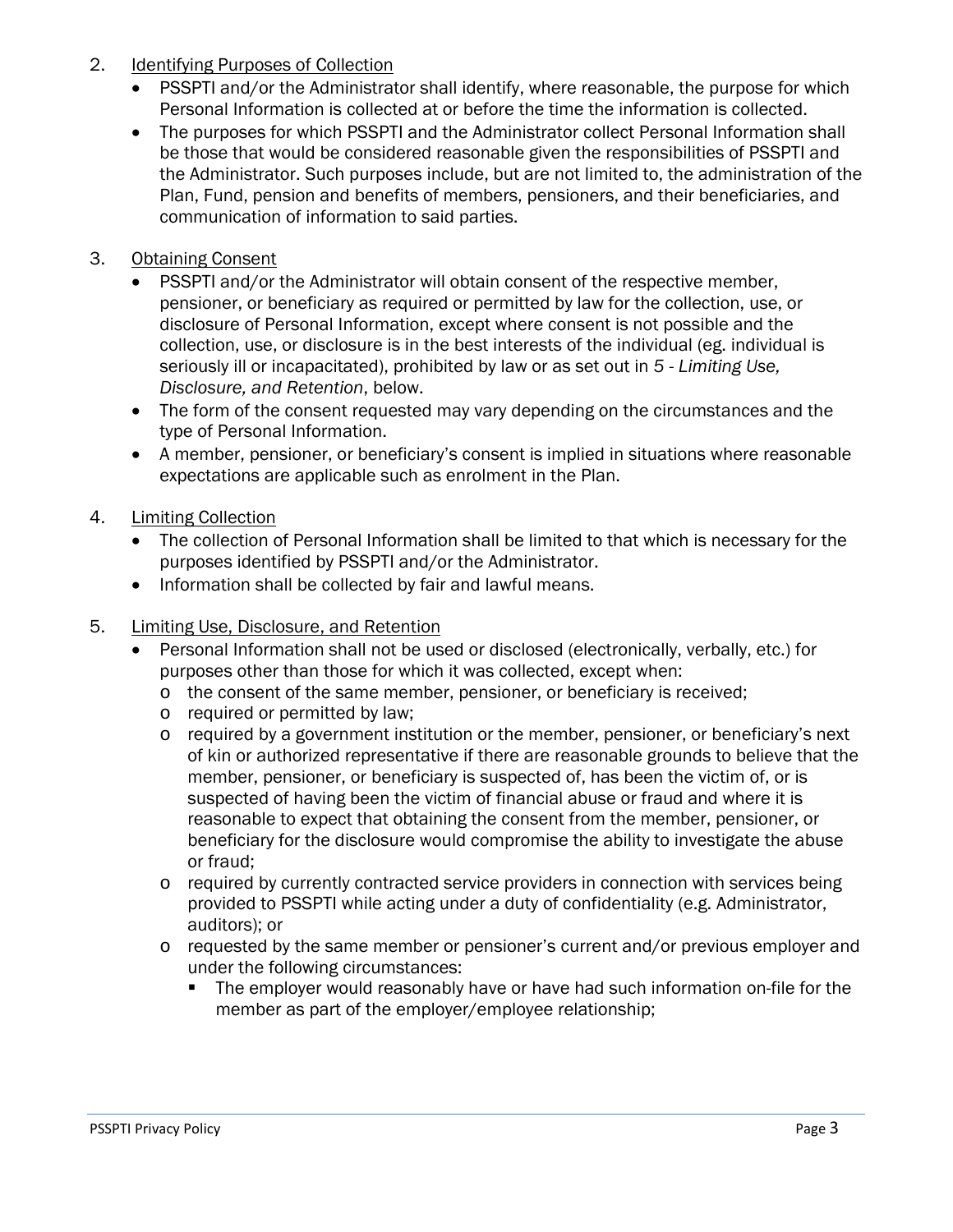- The requested information was originally provided to the Administrator by the requesting employer as part of the Administrator's regular responsibilities regarding such employer's pension plan;
- **The requested information does not contain pension-specific information (eg.** selected survivor option) provided by the member or pensioner directly to the PSSPTI and/or the Administrator in confidence that can be connected directly to an individual member or pensioner; or
- **The requested information does not contain Personal Information of pensioners.**
- Personal Information shall be retained only as long as necessary for the fulfillment of those purposes, and as PSSPTI and/or the Administrator requires in order to satisfy potential legal obligations.

#### 6. Accuracy of Personal Information

- PSSPTI and/or the Administrator shall keep Personal Information as accurate, complete, and up-to-date as is reasonably possible for the purposes for which it is to be used and for which the Personal Information is under the control of PSSPTI and/or the Administrator.
- Members, employers, pensioners and beneficiaries shall make all reasonable efforts to provide accurate, complete, and up-to-date Personal Information.

#### 7. Safeguards

• PSSPTI and the Administrator shall ensure there are current policies and procedures in place concerning the administration of Personal Information and other confidential information that is collected, stored, accessed, processed or disposed of within its custody and control. The safeguarding measures include physical and technological controls as well as audit and educational measures.

#### 8. Openness

• PSSPTI shall be open about its Privacy Policy, process and practices.

#### 9. Providing Access to Personal Information

- Upon request and with appropriate verification of identity, PSSPTI and/or the Administrator shall provide a member, pensioner, or beneficiary access to their own Personal Information, except where PSSPTI and/or the Administrator is required or permitted by law not to do so, and in conjunction with section five (5), Limiting Use, Disclosure, and Retention, above.
- •
- Requests for access to a member, pensioner, or beneficiary's own Personal Information shall be managed by PSSPTI and/or the Administrator. PSSPTI and/or the Administrator may require a reasonable amount of time to process requests for access as PSSPTI and/or Administrator staff are required to perform a diligent review prior to providing access to Personal Information.

#### 10. Questions of Compliance

• Individuals may contact the Chair with questions or concerns surrounding PSSPTI's compliance with the above stated principles.